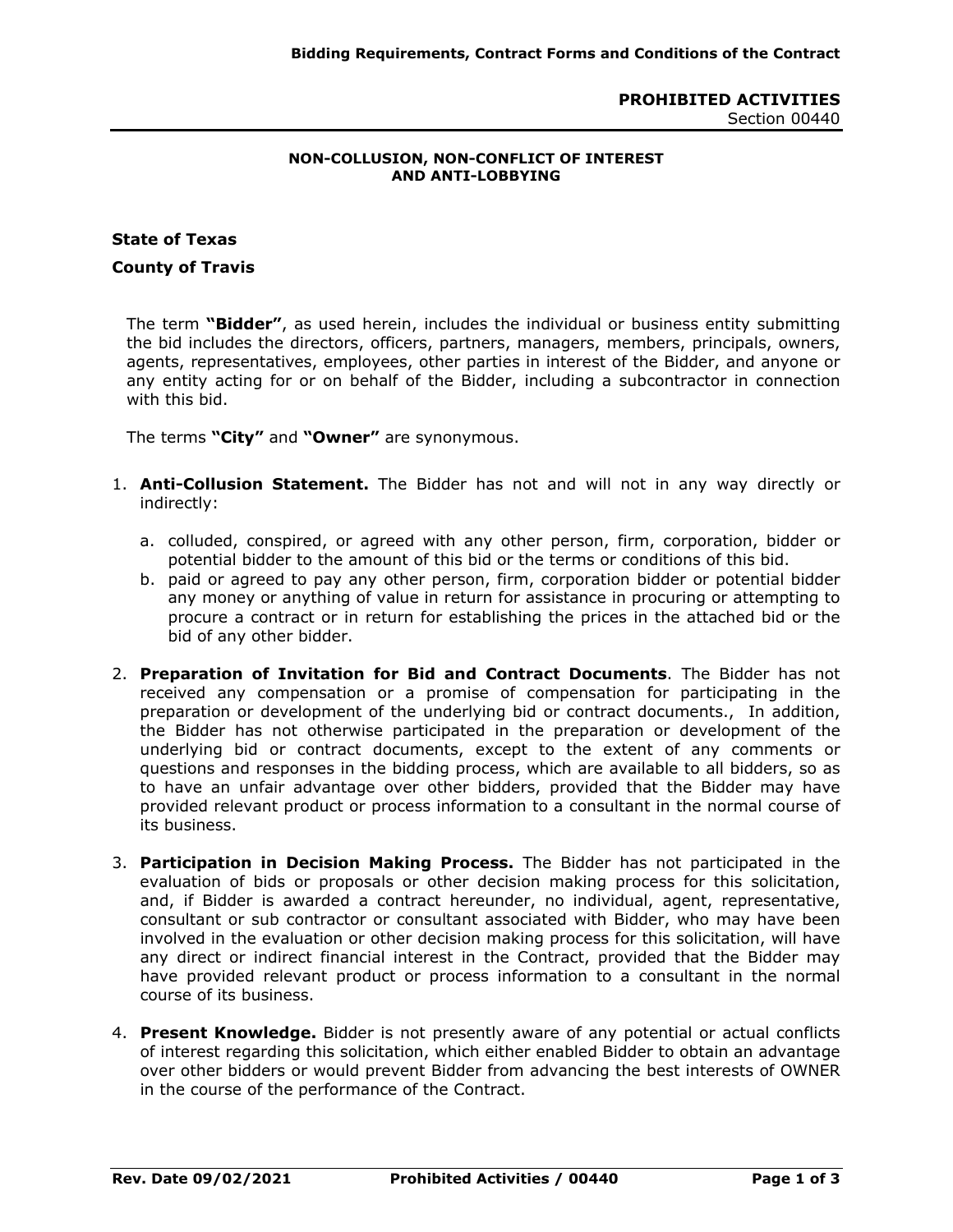- 5. **City Code.** As provided in Sections 2-7-61 through 2-7-65 of the City Code, no individual with a substantial interest in Bidder is a City official or employee or is related to any City official or employee within the first or second degree of consanguinity or affinity.
- 6. **Chapter 176 Conflict of Interest Disclosure.** In accordance with Chapter 176 of the Texas Local Government Code, the Bidder:
	- a. does not have an employment or other business relationship with any local government officer of OWNER or a family member of that officer that results in the officer of family member receiving taxable income;
	- b. has not given a local government officer of OWNER one or more gifts, other than gifts of food lodging transportation or entertainment accepted as a guest, that have an aggregate value of more than \$100 in the twelve-month period preceding the date the officer becomes aware of the execution of the Contract or that OWNER is considering doing business with the Bidder; and
	- c. does not have a family relationship with a local government officer of OWNER in the third degree of consanguinity or the second degree of affinity.

As required by Chapter 176, Bidder must file the Conflicts of Interest Questionnaire with the Purchasing Department no later than the seventh business day after the commencement of contract discussions or negotiations with the City or the submission of a Bid, response to a request for proposals, or other writing related to a potential contract with OWNER. The questionnaire must be updated not later than the seventh day after the date of an event that would make a statement in the questionnaire inaccurate or incomplete. There are statutory penalties for failure to comply with Chapter 176.

7. **Anti-Lobbying Ordinance.** On June 14, 2018, the Austin City Council adopted Ordinance No. 20180614-056 replacing Chapter 2.7, Article 6 of the City Code relating to Anti-Lobbying and Procurement. The policy defined in this Code applies to Solicitations for goods and/or services requiring City Council approval under City Charter Article VII, Section 15 (Purchase Procedures). The City requires Offerors submitting Offers on this Solicitation to certify that the Offeror has not in any way directly or indirectly had communication restricted in the ordinance section 2-7-104 during the No-Lobbying Period as defined in the Ordinance. The text of the City Ordinance is included in Section 00100 of this solicitation and is also posted on the Internet at:

[https://assets.austintexas.gov/purchase/downloads/New\\_ALO\\_Ordinance\\_No\\_20180614](https://assets.austintexas.gov/purchase/downloads/New_ALO_Ordinance_No_20180614-056.pdf) [-056.pdf](https://assets.austintexas.gov/purchase/downloads/New_ALO_Ordinance_No_20180614-056.pdf)

8. Pursuant to Texas Government Code §2271.002, the City is prohibited from contracting with any "company" for goods or services unless the following verification is included in this Contract.

- A. For the purposes of this Section only, the terms "company" and "boycott Israel" have the meaning assigned by Texas Government Code §2271.001.
- B. If the Bidder qualifies as a "company," then Bidder verifies that it:
	- i. does not "boycott Israel"; and
	- ii. will not "boycott Israel" during the term of this Contract.
- C. Bidder's obligations under this Section, if any exist, will automatically cease or be reduced to the extent that the requirements of Texas Government Code Chapter 2271 are subsequently repealed, reduced, or declared unenforceable